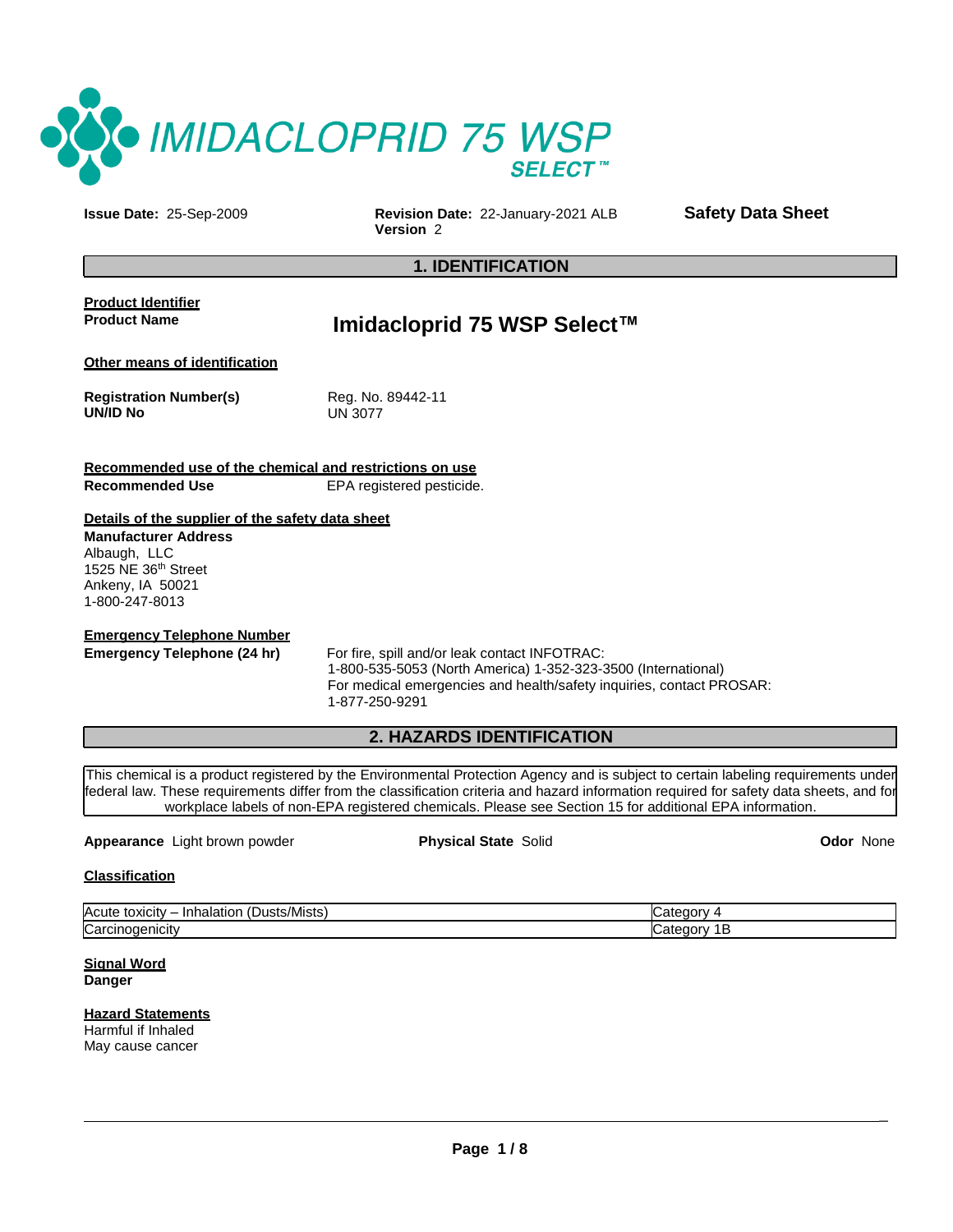\_





## **Precautionary Statements - Prevention**

Obtain special instructions before use Do not handle until all safety precautions have been read and understood Use personal protective equipment as required Avoid breathing dust/mist Use only outdoors or in a well-ventilated area

## **Precautionary Statements - Response**

If exposed or concerned: Get medical advice/attention IF INHALED: Remove person to fresh air and keep comfortable for breathing Call a poison center/doctor if you feel unwell

## **Precautionary Statements - Storage**

Store locked up

## **Precautionary Statements - Disposal**

Dispose of contents/container to an approved waste disposal plant

#### **Other Hazards**

Very toxic to aquatic life with long lasting effects

## **3. COMPOSITION/INFORMATION ON INGREDIENTS**

| Chem.<br>$\sim$<br>41 I I C | . .<br>$\cdot$ n<br>៍ Nc<br>$\overline{\phantom{a}}$ | $\mathbf{a}$<br>70 |
|-----------------------------|------------------------------------------------------|--------------------|
| .                           | .<br>.30                                             | $\sim$             |

\*\*If Chemical Name/CAS No is "proprietary" and/or Weight-% is listed as a range, the specific chemical identity and/or percentage of composition has been withheld as a trade secret. \*\*

## **4. FIRST-AID MEASURES**

## **First Aid Measures**

| <b>General Advice</b> | When possible, have the product container or label with you when calling a poison control<br>center or doctor or going for treatment.                                                                                               |
|-----------------------|-------------------------------------------------------------------------------------------------------------------------------------------------------------------------------------------------------------------------------------|
| <b>Eve Contact</b>    | Immediately flush with plenty of water. After initial flushing, remove any contact lenses and<br>continue flushing for at least 15 minutes. Call a poison control center or doctor for treatment<br>advice.                         |
| <b>Skin Contact</b>   | Take off contaminated clothing. Wash off immediately with plenty of water for at least 15<br>minutes. Call a poison control center or doctor for treatment advice.                                                                  |
| <b>Inhalation</b>     | IF INHALED: Remove victim to fresh air and keep at rest in a position comfortable for<br>breathing. Give oxygen if breathing is difficult. If breathing has stopped, call 911, give<br>artificial respiration. Seek medical advice. |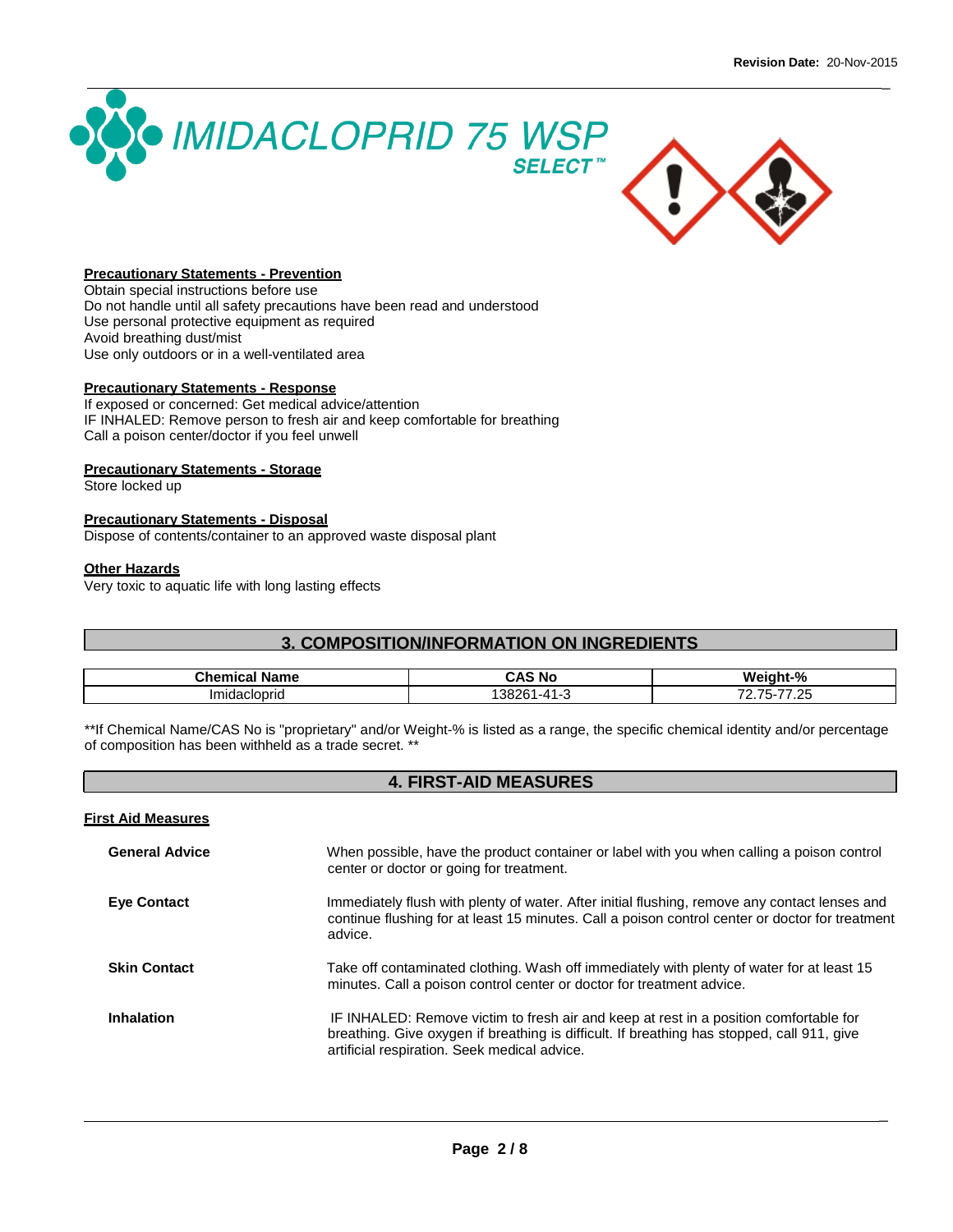\_



**Ingestion** Do not induce vomiting, unless directed by medical personnel. Get immediate medical attention. If conscious, give 1 glass of water to dilute. Never give anything by mouth to an unconscious person.

## **Most important symptoms and effects**

**Symptoms** May cause mild eye irritation.

## **Indication of any immediate medical attention and special treatment needed**

**Notes to Physician** Treat symptomatically.

## **5. FIRE-FIGHTING MEASURES**

#### **Suitable Extinguishing Media**

Foam. Carbon dioxide (CO<sub>2</sub>). Dry chemical. Water spray (fog).

**Unsuitable Extinguishing Media** Not determined.

## **Specific Hazards Arising from the Chemical**

Not determined.

**Hazardous Combustion Products** Toxic gases may be formed by fire. Hydrogen chloride. Nitrogen oxides (NOx). Carbon monoxide. Hydrogen cyanide.

## **Protective equipment and precautions for firefighters**

As in any fire, wear self-contained breathing apparatus pressure-demand, MSHA/NIOSH (approved or equivalent) and full protective gear. Evacuate area of unprotected personnel. Remain upwind of fire to avoid hazardous vapors and decomposition products. Prevent runoff from fire control or dilution from entering streams, sewers, or drinking water supply.

## **6. ACCIDENTAL RELEASE MEASURES**

#### **Personal precautions, protective equipment and emergency procedures**

| <b>Personal Precautions</b>      | Wear protective clothing as described in Section 8 of this safety data sheet. Isolate hazard<br>area. Keep unnecessary and unprotected personnel from entering. Avoid creating dust. |
|----------------------------------|--------------------------------------------------------------------------------------------------------------------------------------------------------------------------------------|
| <b>Environmental Precautions</b> | Prevent from entering into soil, ditches, sewers, waterways and/or groundwater. See<br>Section 12, Ecological Information. See Section 13: DISPOSAL CONSIDERATIONS.                  |

## **Methods and material for containment and cleaning up**

| <b>Methods for Containment</b> | Prevent further leakage or spillage if safe to do so. Dike far ahead of spill; Use dry sand to<br>contain the flow of material.                                                                                                                  |
|--------------------------------|--------------------------------------------------------------------------------------------------------------------------------------------------------------------------------------------------------------------------------------------------|
| <b>Methods for Clean-Up</b>    | Sweep up with a minimum of dusting. Pick up and transfer to properly labeled containers.<br>Wash area with soap and water. Absorb rinsate with appropriate absorbent and transfer this<br>material to a properly labeled container for disposal. |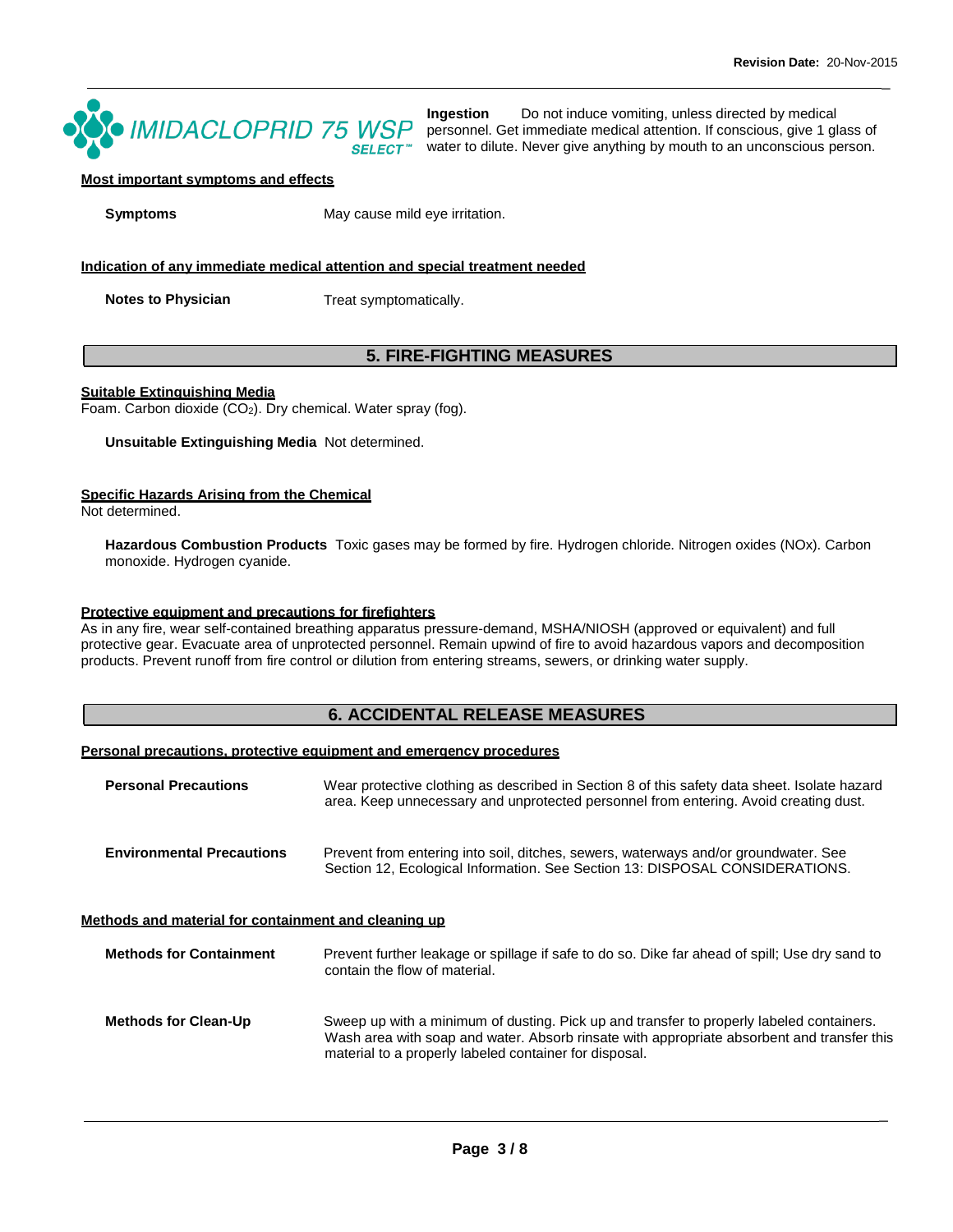#### OPRID 75 WSP **7. HANDLING**  $IMIDACI$ **AND STORAGE**

## **Precautions for safe handling**

| <b>Advice on Safe Handling</b><br>Conditions for safe storage, including any incompatibilities | Handle in accordance with good industrial hygiene and safety practice. Avoid contact with<br>skin, eyes or clothing. Use personal protection recommended in Section 8. Obtain special<br>instructions before use. Do not handle until all safety precautions have been read and<br>understood. Wash face, hands, and any exposed skin thoroughly after handling. Open and<br>handle container with care. Avoid spilling. Do not contaminate water, food or feed by<br>storage, disposal or by cleaning equipment. Do not eat, drink, smoke, or apply cosmetics<br>while handling this product. |
|------------------------------------------------------------------------------------------------|------------------------------------------------------------------------------------------------------------------------------------------------------------------------------------------------------------------------------------------------------------------------------------------------------------------------------------------------------------------------------------------------------------------------------------------------------------------------------------------------------------------------------------------------------------------------------------------------|
|                                                                                                |                                                                                                                                                                                                                                                                                                                                                                                                                                                                                                                                                                                                |
| <b>Storage Conditions</b>                                                                      | Keep container tightly closed and store in a cool, dry and well-ventilated place. Store locked<br>up. Keep out of the reach of children. Store at ambient conditions. Keep/store only in<br>original container. Protect from extreme temperatures. Do not transport or store below 0 C/<br>32 F.                                                                                                                                                                                                                                                                                               |
| <b>Packaging Materials</b>                                                                     | Exposure to moisture or excessive handling of water soluble packets may cause breakage.                                                                                                                                                                                                                                                                                                                                                                                                                                                                                                        |
| <b>Incompatible Materials</b>                                                                  | None known.                                                                                                                                                                                                                                                                                                                                                                                                                                                                                                                                                                                    |
|                                                                                                | 8. EXPOSURE CONTROLS/PERSONAL PROTECTION                                                                                                                                                                                                                                                                                                                                                                                                                                                                                                                                                       |
| <b>Exposure Guidelines</b>                                                                     | The following information is given as general guidance                                                                                                                                                                                                                                                                                                                                                                                                                                                                                                                                         |
| Appropriate engineering controls                                                               |                                                                                                                                                                                                                                                                                                                                                                                                                                                                                                                                                                                                |
| <b>Engineering Controls</b>                                                                    | Please refer to the product label. Use only with adequate ventilation. Use process<br>enclosures, local exhaust ventilation, or other engineering controls to keep worker exposure<br>to airborne contaminants below any recommended or statutory limits                                                                                                                                                                                                                                                                                                                                       |
|                                                                                                | Individual protection measures, such as personal protective equipment                                                                                                                                                                                                                                                                                                                                                                                                                                                                                                                          |
| <b>Eye/Face Protection</b>                                                                     | Use splash goggles or face shield when contact may occur.                                                                                                                                                                                                                                                                                                                                                                                                                                                                                                                                      |
| <b>Skin and Body Protection</b>                                                                | Wear chemical-resistant gloves, footwear, and protective clothing appropriate for the risk of<br>exposure. Viton or other impervious gloves are required. Long sleeve shirt, trousers, and<br>safety shoes.                                                                                                                                                                                                                                                                                                                                                                                    |
| <b>Respiratory Protection</b>                                                                  | Ensure adequate ventilation, especially in confined areas. Wear an appropriate<br>NIOSH/MSHA approved respirator if ventilation is inadequate.                                                                                                                                                                                                                                                                                                                                                                                                                                                 |
|                                                                                                | General Hygiene Considerations Handle in accordance with good industrial hygiene and safety practice.                                                                                                                                                                                                                                                                                                                                                                                                                                                                                          |

## **9. PHYSICAL AND CHEMICAL PROPERTIES**

## **Information on basic physical and chemical properties**

| <b>Physical State</b>               | S  |
|-------------------------------------|----|
| Appearance                          | Ιi |
| <b>Color</b>                        | Ιi |
| <b>Property</b>                     | V  |
| pН                                  |    |
| <b>Melting Point/Freezing Point</b> | N  |
| <b>Boiling Point/Boiling Range</b>  | N  |

Solid ight brown **Values** Not determined **Rot** determined

**Light brown powder Contract Contract Contract Contract Contract Contract Contract Contract Contract Contract Contract Contract Contract Contract Contract Contract Contract Contract Contract Contract Contract Contract Cont Odor Threshold Remarks • Method** Not determined (1% suspension in distilled water)

\_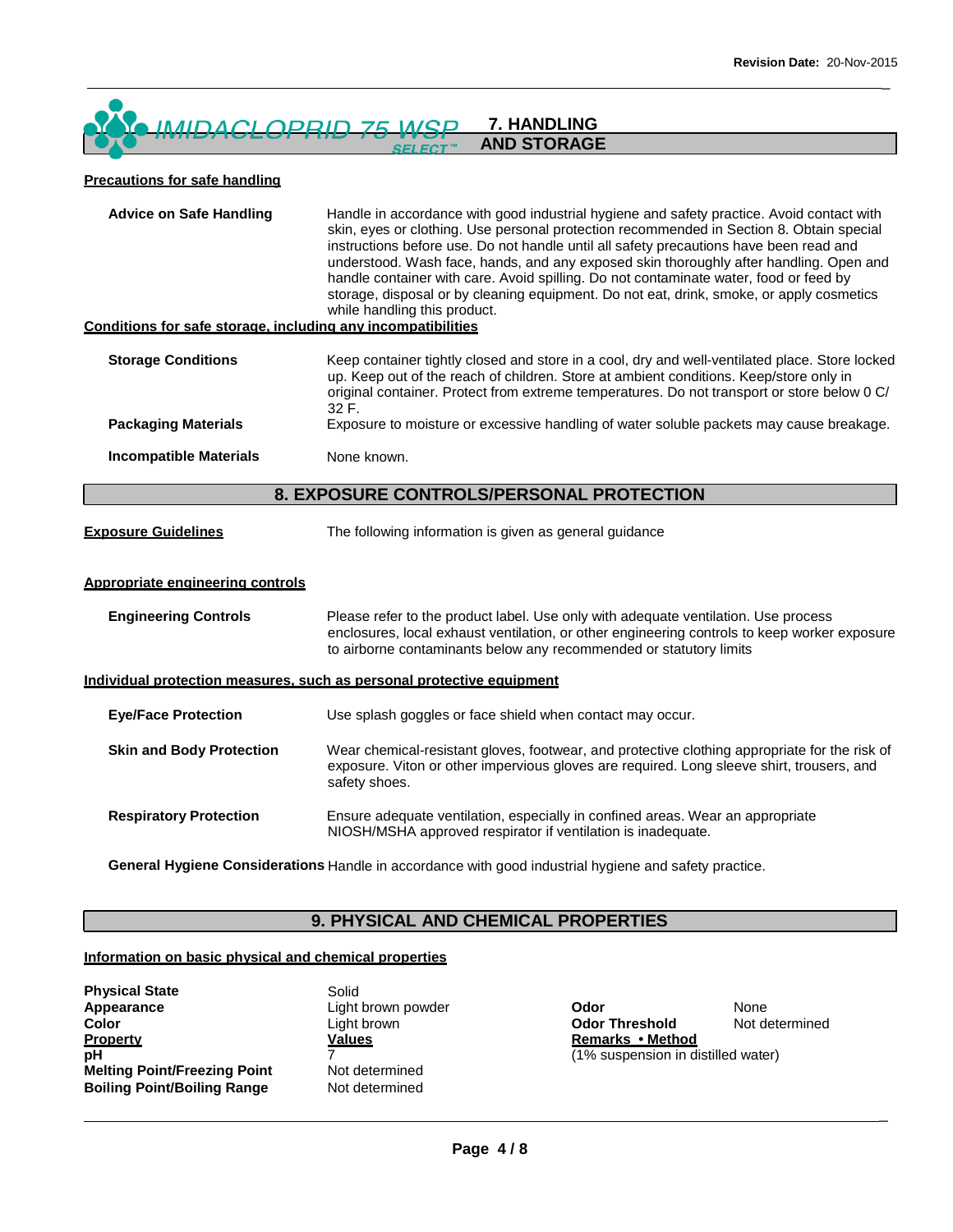\_



| <b>Evaporation Rate</b>          |
|----------------------------------|
| <b>Flammability (Solid, Gas)</b> |
| <b>Upper Flammability Limits</b> |
| <b>Lower Flammability Limit</b>  |
| <b>Vapor Pressure</b>            |
| <b>Vapor Density</b>             |
| <b>Specific Gravity</b>          |
| <b>Water Solubility</b>          |
| Solubility in other solvents     |
| <b>Partition Coefficient</b>     |
| <b>Auto-ignition Temperature</b> |
| <b>Decomposition Temperature</b> |
| <b>Kinematic Viscosity</b>       |
| <b>Dynamic Viscosity</b>         |
| <b>Explosive Properties</b>      |
| <b>Oxidizing Properties</b>      |
| <b>Density</b>                   |

Not applicable **Not determined Flammability (Solid, Gas)** Not determined **Not determined Not determined Not determined Not determined Not determined Dispersible Not determined Not determined Not determined Not determined Not determined Not determined Not determined Not determined Density** 30 lb/ft3

## **10. STABILITY AND REACTIVITY**

## **Reactivity**

Not reactive under normal conditions.

#### **Chemical Stability**

Stable under recommended storage conditions.

#### **Possibility of Hazardous Reactions**

None under normal processing.

**Hazardous Polymerization** Hazardous polymerization does not occur.

#### **Conditions to Avoid** See Sec. 7 Handling & Storage.

## **Incompatible Materials**

None known.

## **Hazardous Decomposition Products**

Hydrogen chloride. Nitrogen oxides (NOx). Hydrogen cyanide. Carbon monoxide.

## **11. TOXICOLOGICAL INFORMATION**

#### **Information on likely routes of exposure**

| <b>Product Information</b> |                          |
|----------------------------|--------------------------|
| <b>Eve Contact</b>         | Avoid contact with eyes. |
| <b>Skin Contact</b>        | Avoid contact with skin. |
| <b>Inhalation</b>          | Harmful if inhaled.      |
| Ingestion                  | Do not ingest.           |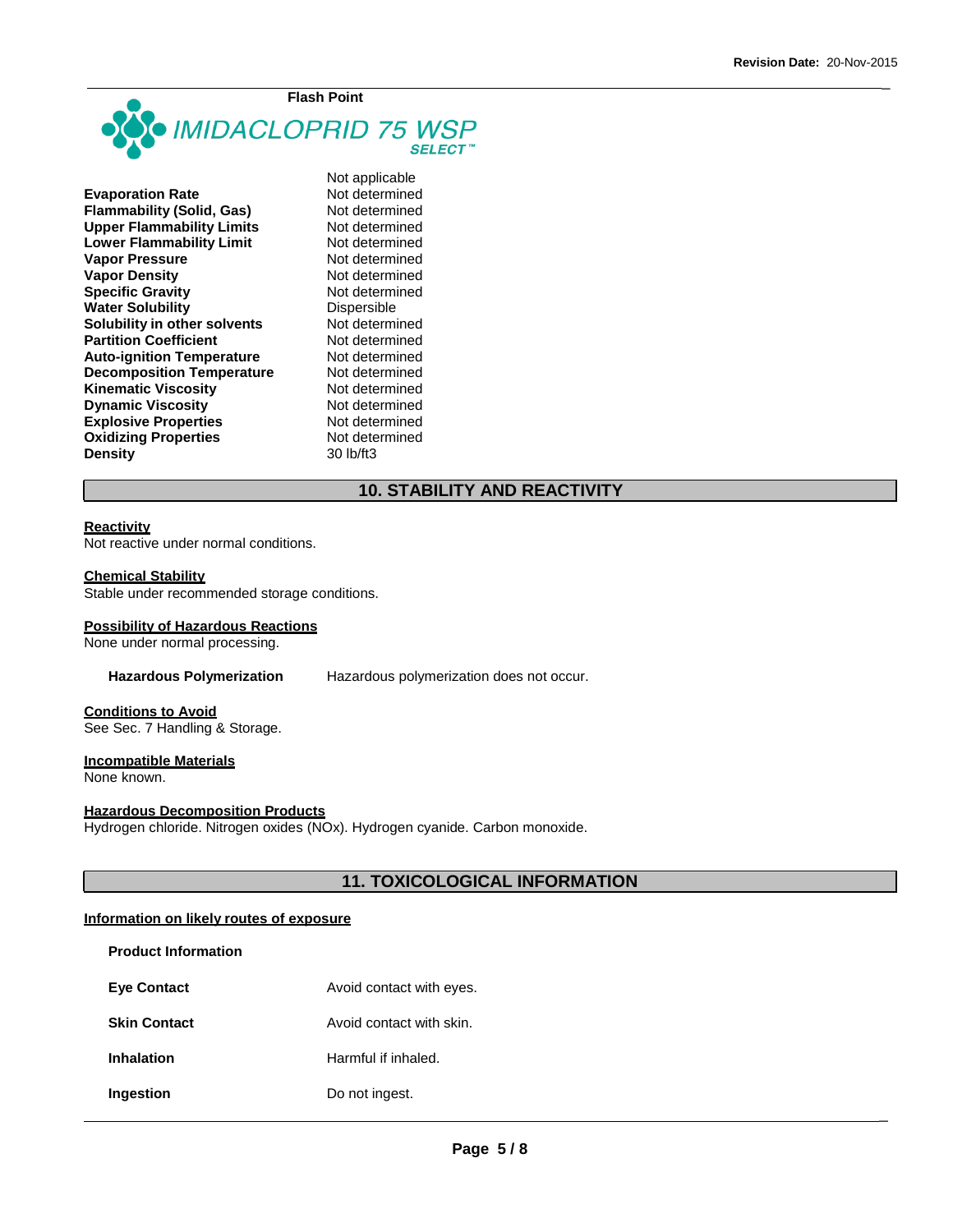\_

## **Information on physical, chemical and toxicological effects**

**Symptoms** Please see section 4 of this SDS for symptoms.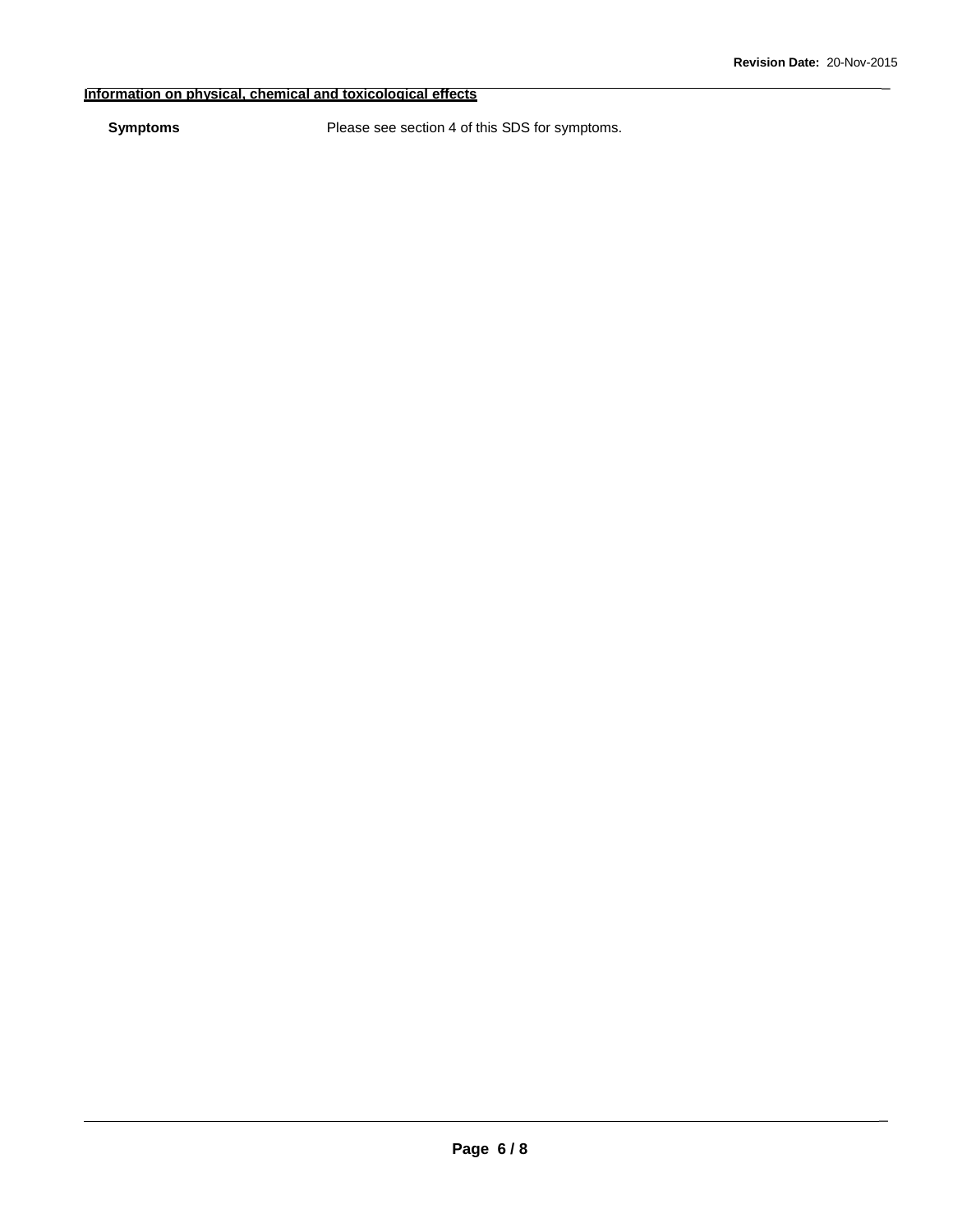\_



**Delayed and immediate effects as well as chronic effects from short and long-term exposure**

**Carcinogenicity** May cause cancer.

| <b>Chemical Name</b>   | <b>ACGIH</b> | <b>IARC</b> | <b>NTI</b> | <b>OSHA</b> |
|------------------------|--------------|-------------|------------|-------------|
| Imidacloprid           |              | Group 2A    |            |             |
| $1 - 41 - 3$<br>138261 |              |             |            |             |
|                        |              |             |            |             |

**Legend**

*IARC (International Agency for Research on Cancer)*

*Group 2A - Probably Carcinogenic to Humans*

*OSHA (Occupational Safety and Health Administration of the US Department of Labor) X - Present*

#### **Product Information (Numerical measures of toxicity)**

**Acute Oral LD50 (Rat)**: >2,591 mg/kg **Acute Dermal LD50 (Rabbit)**: >2,000 mg/kg **Acute Inhalation LC50 (Rat)**: >2.65 mg/L (4-hr) **Eye Irritation**: Mildly irritating. **Dermal Irritation**: Non-irritating. **Dermal Sensitization**: Not a skin sensitizer.

## **12. ECOLOGICAL INFORMATION**

## **Ecotoxicity**

Very toxic to aquatic life with long lasting effects. This product is highly toxic to aquatic invertebrates. Do not apply directly to water, or to areas where surface water is present or to intertidal areas below the mean high water mark. Do not contaminate water when disposing of equipment washwaters. Apply this product only as specified on this label. Extreme care must be taken to avoid runoff. Apply only to soil or other fill substrate that will accept the solutions at the specified rate. Do not treat soil that is water-saturated or frozen, or in any conditions where run-off or movement from the treated area (site) is likely to occur.

#### **Persistence/Degradability**

Not determined.

#### **Bioaccumulation**

Not determined.

## **Mobility**

Not determined

## **Other Adverse Effects**

Not determined

## **13. DISPOSAL CONSIDERATIONS**

## **Waste Treatment Methods**

| <b>Disposal of Wastes</b> | Pesticide wastes are toxic. Improper disposal of excess pesticide, spray mixture, or rinsate<br>is a violation of Federal law. If these wastes cannot be disposed of by use according to<br>label instructions, contact your State Pesticide or Environmental Control Agency, or the<br>Hazardous Waste representative of the nearest EPA Regional Office for guidance. |
|---------------------------|-------------------------------------------------------------------------------------------------------------------------------------------------------------------------------------------------------------------------------------------------------------------------------------------------------------------------------------------------------------------------|
| Contaminated Baskaning    | Disabal abaulaha ing sasandanan ulik panilaakta nanjang tahun lang tahun termatan d                                                                                                                                                                                                                                                                                     |

**Contaminated Packaging** Disposal should be in accordance with applicable regional, national and local laws and regulations.

**California Hazardous Waste Status**

| <b>Chemical Name</b> | <b>California Hazardous Waste Status</b> |
|----------------------|------------------------------------------|
| Imidacloprid         | Toxic                                    |
| 38261<br>1-41-3      |                                          |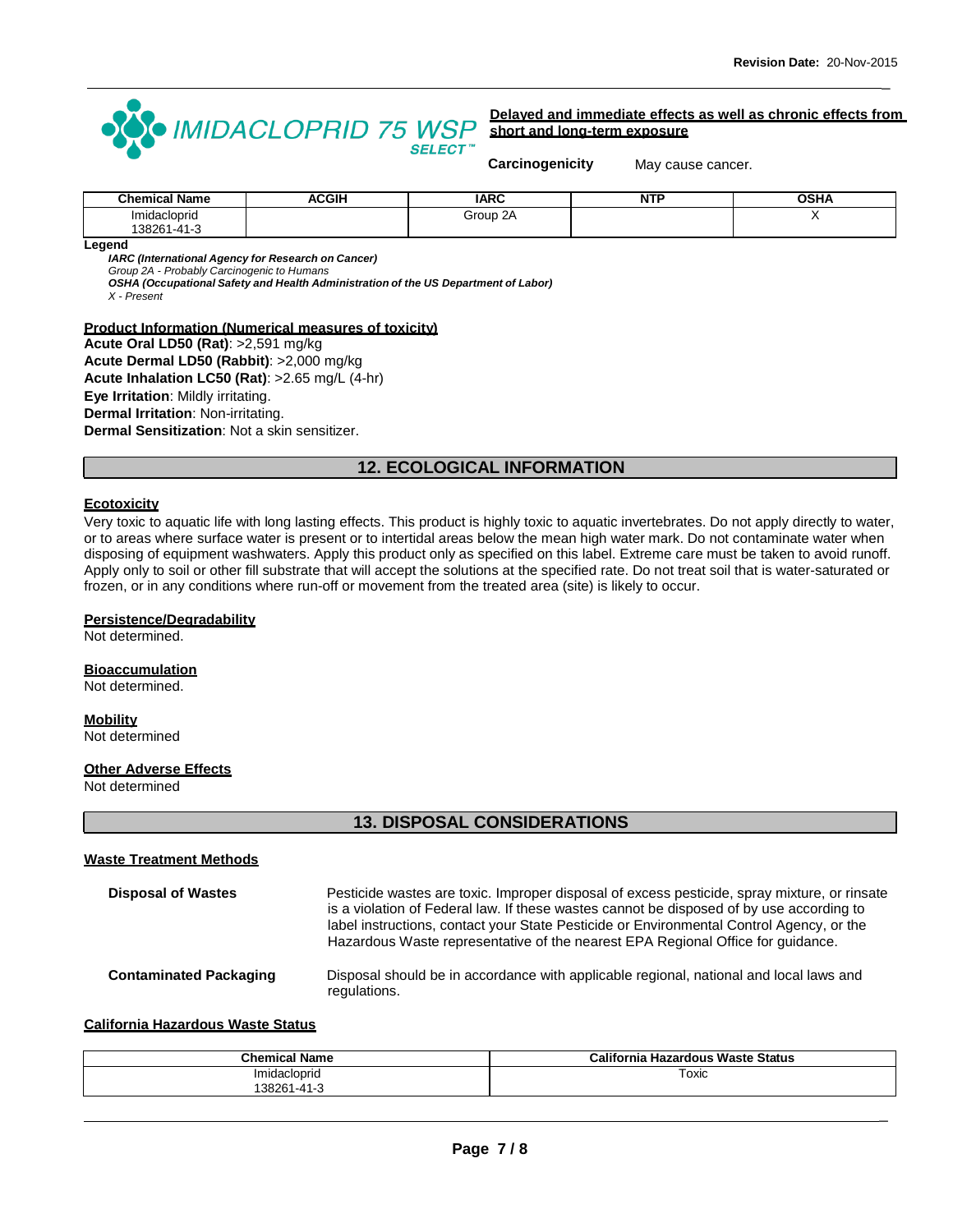\_

#### · IMIDACLOPRID 75 WSP **14. TRANSPORT SELECT™ INFORMATION**

**DOT** Package size less than 882 Lbs. (400 Kg.): Not regulated

**IATA IDEA** UN 3077, Environmentally hazardous substance, solid, n.o.s., 9 PG III

## **15. REGULATORY INFORMATION**

#### **International Inventories**

| ' Name<br>Chemical  | <b>TCOA</b><br>งษศ | DSL | <b>NDSL</b> | <b>EINECS</b> | <b>ELINCS</b> | <b>ENCS</b> | <b>IECSC</b> | $2F^{\prime}$<br><b>NEVL</b> | <b>PICCS</b> | <b>AICS</b> |
|---------------------|--------------------|-----|-------------|---------------|---------------|-------------|--------------|------------------------------|--------------|-------------|
| <b>Imidacioprid</b> |                    |     |             |               | Present       |             |              |                              |              |             |

#### **Legend:**

*TSCA - United States Toxic Substances Control Act Section 8(b) Inventory*

*DSL/NDSL - Canadian Domestic Substances List/Non-Domestic Substances List*

*EINECS/ELINCS - European Inventory of Existing Chemical Substances/European List of Notified Chemical Substances*

*ENCS - Japan Existing and New Chemical Substances* 

*IECSC - China Inventory of Existing Chemical Substances* 

*KECL - Korean Existing and Evaluated Chemical Substances*

*PICCS - Philippines Inventory of Chemicals and Chemical Substances*

*AICS - Australian Inventory of Chemical Substances*

## **US Federal Regulations**

| <b>Acute Health Hazard</b>               | Yes |
|------------------------------------------|-----|
| <b>Chronic Health Hazard</b>             | N٥  |
| <b>Fire Hazard</b>                       | No. |
| <b>Sudden Release of Pressure Hazard</b> | N٥  |
| <b>Reactive Hazard</b>                   | N٥  |

#### **SARA 313**

Not determined

## **US State Regulations**

#### **California Proposition 65**

This product does not contain any Proposition 65 chemicals.

#### **U.S. State Right-to-Know Regulations**

Not determined

#### **EPA Pesticide Registration Number** Reg. No. 66222-199

#### **EPA Statement**

This chemical is a pesticide product registered by the Environmental Protection Agency and is subject to certain labeling requirements under federal pesticide law. These requirements differ from the classification criteria and hazard information required for safety data sheets, and for workplace labels of non-pesticide chemicals. Following is the hazard information as required on the pesticide label:

## **EPA Pesticide Label**

Signal Word: Caution

Harmful if swallowed, inhaled, or absorbed through skin. Causes eye irritation. Avoid contact with skin, eyes, or clothing. Avoid breathing dust or vapor. Wash thoroughly with soap and water after handling. Remove contaminated clothing and wash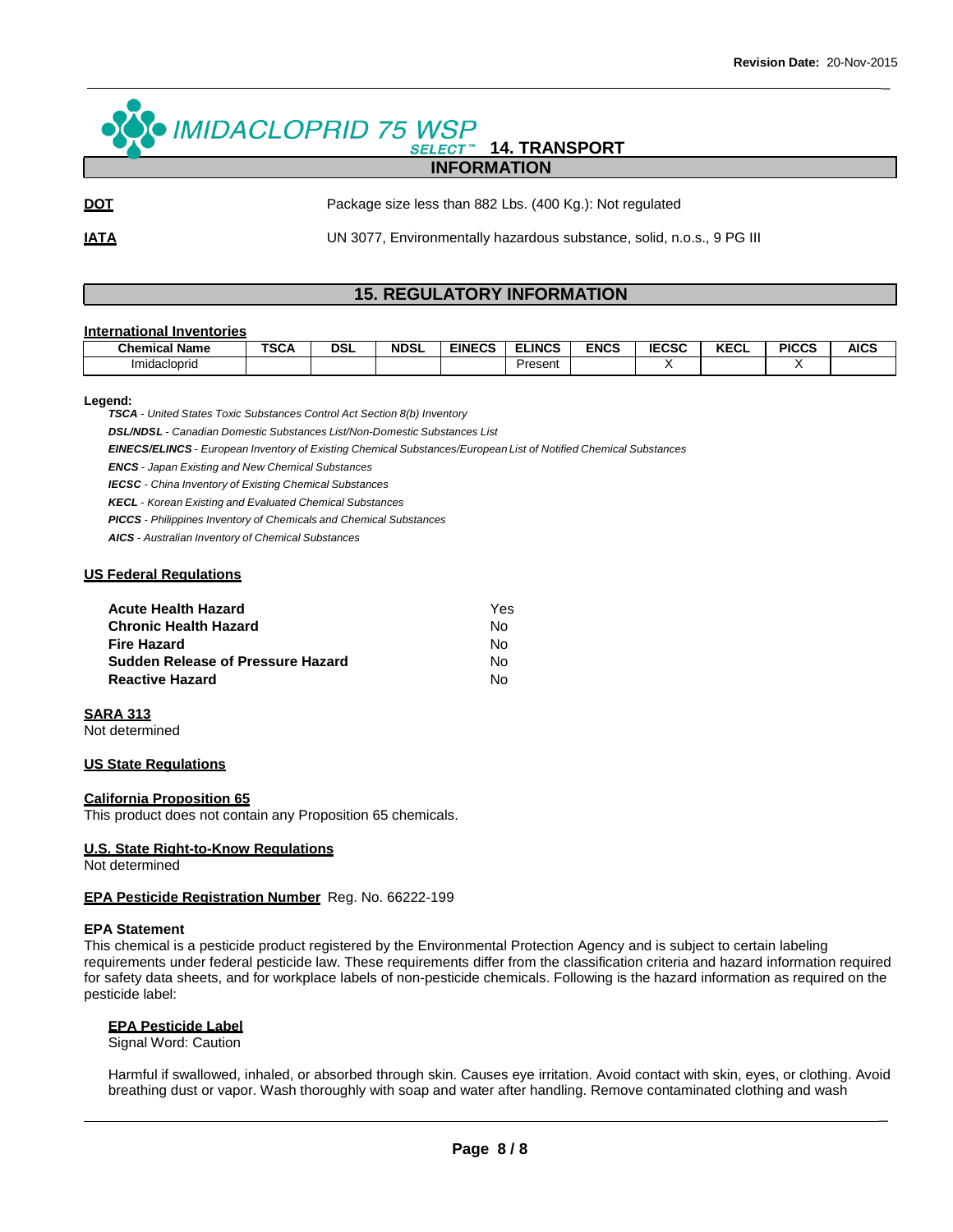\_

clothing before reuse. Keep children or pets away from treated area until dry.